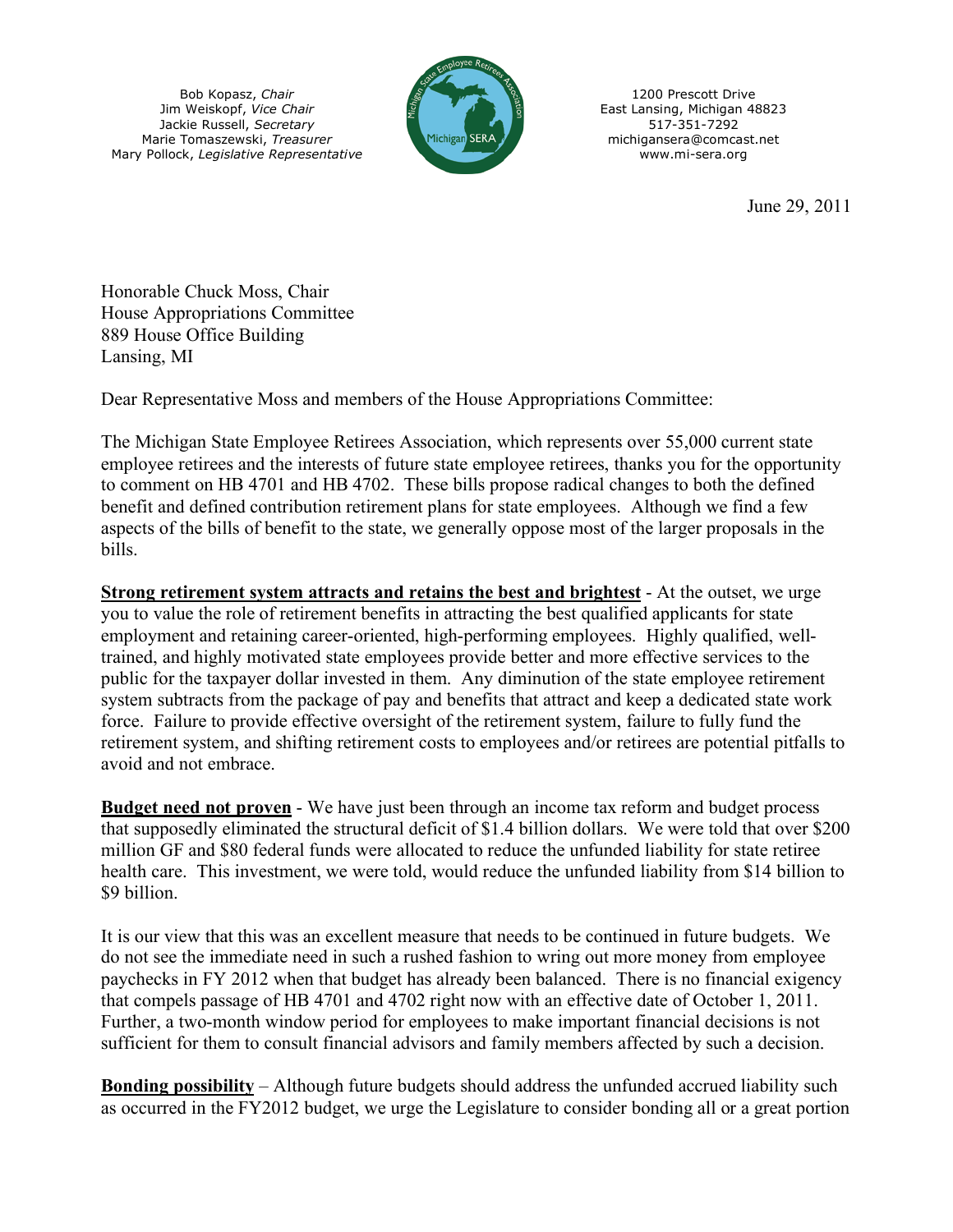of the unfunded obligation for retiree health care benefits. Before looking to current employee paychecks to address the unfunded liability for pension and retiree health care, the Legislature ought to consider bonding. Oakland County has reportedly done this and their example ought to be considered.

**Strengthening the retirement system** - These bills do not strengthen the state employee retirement system, but instead offer a radical plan to undermine, reduce and weaken it. The message in the bills is that you want to make state employment undesirable, unattractive, and even punitive to discourage current employees from staying and chase away future applicants.

It is our view that the Legislature should seek to protect and promote the State of Michigan as a great place to invest, live, and work. That would include helping to make the State of Michigan a stellar employer, one that should be emulated by both the private and public sector. Instead of aiming for the lowest retirement benefit, we urge you to set your sights on having an excellent and top-rated, fully funded state employee retirement system including fully funded pensions and retiree health care.

**Actuarial basis** - Not shared in the House Fiscal Agency analysis is what the actuarial basis is for the proposed 4% contribution for the defined benefit active employees. May we get a copy of the actuarial study supporting the need for the 4% contribution?

**Repeal of the 3% contribution** - In 1974 state employees gave up a substantial raise in return for the state taking over the 4% contribution toward our pensions and retiree health care benefit costs. Public Act 185 of 2010 ended unilaterally that 36-year old agreement and instituted a 3% mandatory contribution for retiree health care. As you know, that contribution was challenged in a lawsuit and the trial court ordered a halt to it. The decision is on appeal at this time while the money accrues in an escrow account.

Michigan SERA commends the bill sponsor for including a repeal of the 3% contribution in HB 4701 (page 14 – 15) and return of those funds to those who contributed. We hope you will assure us that the funds collected will be returned to not only current employees who paid the 3% but those employees who paid the 3% and have subsequently left state employment. That would include the retirees subsequent to November 1, 2010 who took the incentive retirement program offered last year.

**No Civil Service Commission approval** – Like the 3% contribution in Public Act 185 of 2010, the greatest fault in the proposed 4% contribution plan is that it does not have the imprimatur of the Civil Service Commission as required by Article XI, Section 5 of the Michigan Constitution. As you know, reductions or increases in compensation must have the CSC's approval and then the Legislature may reject the proposal by a 2/3 vote. Michigan SERA would be pleased to receive a legal analysis as to why the proposed 4% contribution from employee paychecks would come to a different fate in a court challenge than the 3% contribution.

**Promises to current defined contribution employees should be kept** – It is our view that though there may be no legal impediment to changing future retiree health care benefits for current employees, it is ill-advised to do so. The reason is that your promises to current employees should be kept, else the public trust in and respect for the Legislature will be diminished considerably. The